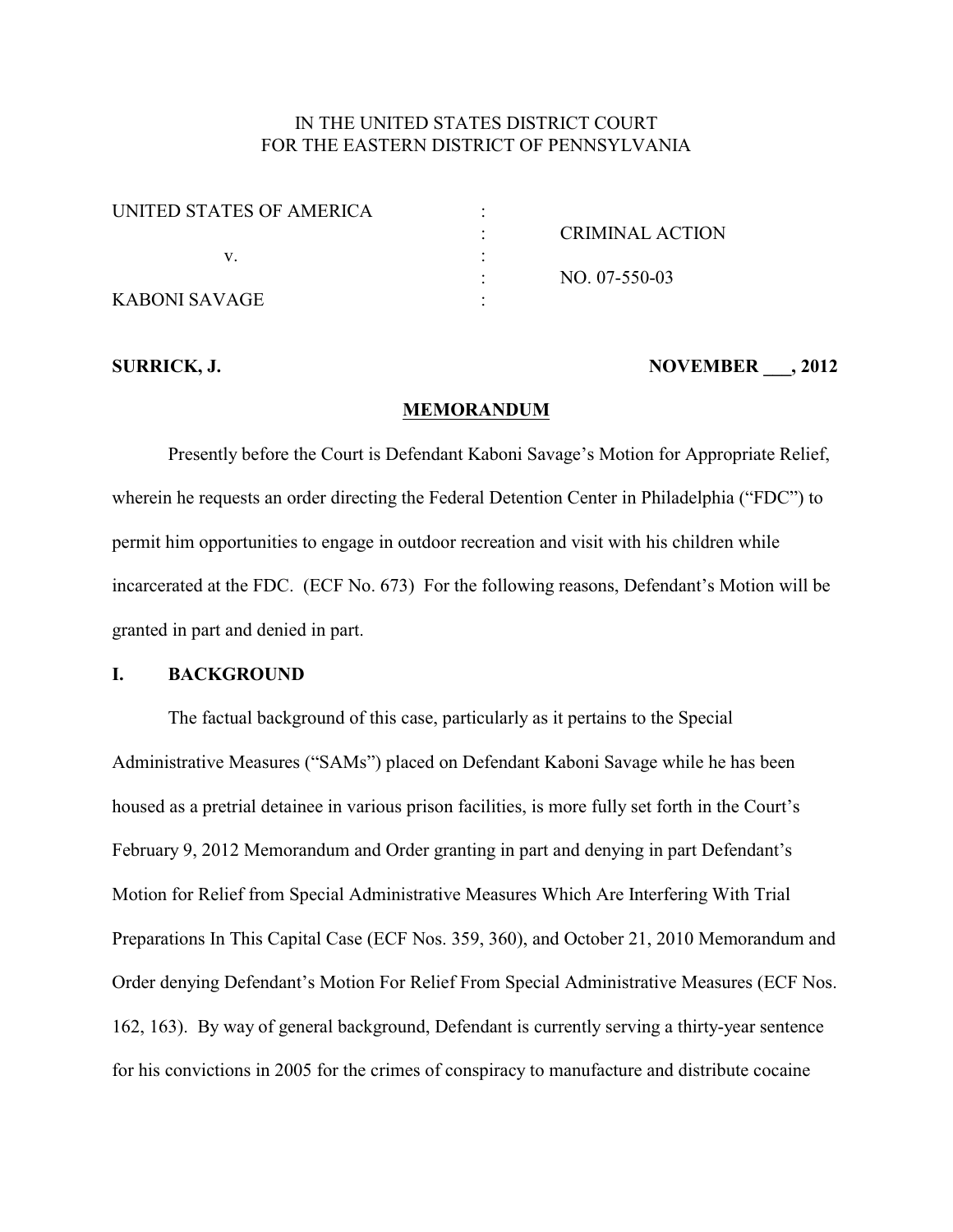and crack cocaine, money laundering, and witness tampering. *See United States v. Savage*, No. 04-269 (E.D. Pa.), at ECF No. 846. On May 9, 2012, a federal grand jury returned a seventeencount Fourth Superseding Indictment ("Indictment") charging Defendant with conspiracy to participate in a racketeering enterprise, twelve counts of murder in aid of racketeering, tampering with a witness, conspiracy to commit murder in aid of racketeering, retaliating against a witness, and using fire to commit a felony. (Fourth Superseding Indictment, ECF No.  $480$ .)<sup>1</sup> The Government contends that Defendant ordered several of the murders charged in the Indictment while incarcerated as a pretrial detainee at the FDC. The Government is seeking the death penalty against Defendant and his Codefendants Robert Merritt and Steven Northington. (*See* ECF Nos. 196, 197, 198.)

While Defendant was housed at the FDC awaiting trial on the 2005 drug convictions, he allegedly threatened to kill witnesses, their family members, prison employees and law enforcement agents. According to the Government, court-authorized recordings intercepted at the FDC reveal that while Defendant was housed there, he ordered the firebombing of the home of Eugene Coleman in retaliation for Coleman testifying against him before a federal grand jury. The firebombing took the lives of six members of Coleman's family, including four children and Coleman's mother. In February 2007, the Attorney General authorized the imposition of SAMs. The Government concluded that Defendant posed a significant threat to others while incarcerated and that he has a "proclivity to violence." (SAMs Mem. 1, Feb. 1, 2010 (on file with Court).)

<sup>&</sup>lt;sup>1</sup> Defendant's sister, Kidada Savage, is also named as a Defendant in the Indictment, and is charged in six of the murder counts. Defendant Steven Northington is charged in two of the murder counts and Defendant Robert Merritt is charged in six of the murder counts. All three Codefendants are charged with other crimes in the Indictment.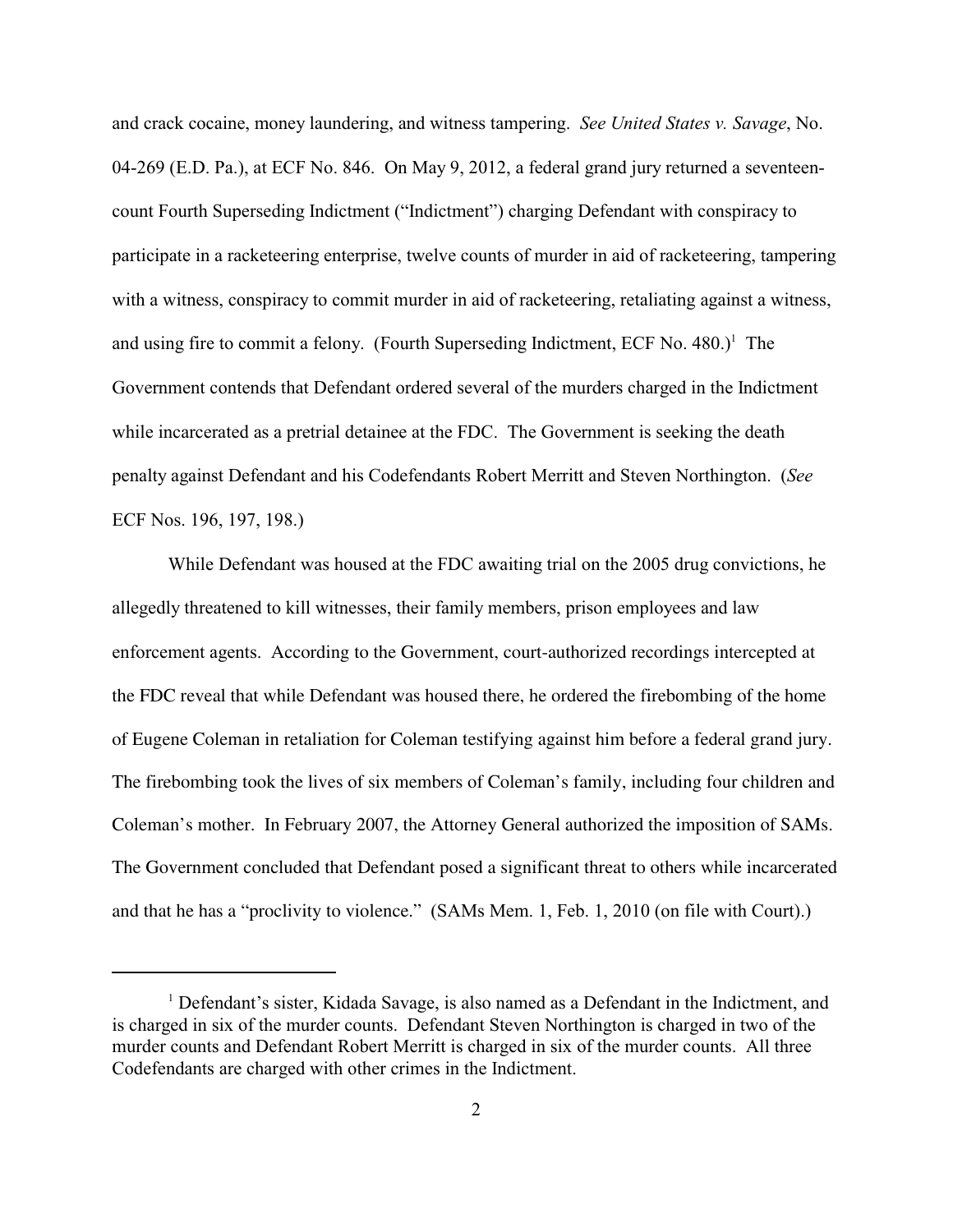The SAMs are based upon Defendant's previous convictions, the charges currently pending against him, "information that the orders to commit the arson and murder of the family members were communicated by [Defendant] while incarcerated," and because "there is a substantial risk that [Defendant's] communications or contacts with persons could result in death or serious bodily injury to persons." (*Id*.) The Attorney General has reauthorized the SAMs annually. (Gov't's Resp. 3, ECF No. 695.)

On July 16, 2010, Defendant moved to strike the SAMs in their entirety. (ECF No. 137.) We held a hearing on September 30, 2010 to address the issue of whether Defendant was barred from seeking relief from the SAMs due to his failure to exhaust administrative remedies as required by the Prison Litigation Reform Act, 42 U.S.C. § 1997e(a) ("PLRA"). We determined in our Memorandum and Order of October 21, 2010, that Defendant was not required to exhaust his administrative remedies before challenging aspects of the SAMs that directly affected his ability to prepare his defense in this criminal action. *See United States v. Savage*, No. 07-550-03, 2010 WL 4236867, at \*7 (E.D. Pa. Oct. 21, 2010). We heard testimony and argument on the constitutionality of the SAMs during an evidentiary hearing held on October 22, 2010. On October 28, 2011, we entered an Order denying Defendant's request to lift and strike all SAMs restrictions. (ECF No. 333 (filed under Seal).)

On August 7, 2012, Defendant filed a civil Complaint in this District challenging the SAMs restrictions. *See United States v. Holder, et al.*, No. 12-4479 (E.D. Pa., filed Aug. 7, 2012). The Complaint was filed against the Attorney General, the Federal Bureau of Prisons ("BOP"), various individuals at the BOP, the FDC, and the FBI. (*Id*.) The Complaint seeks declaratory and injunctive relief with respect to every aspect of the SAMs restrictions imposed on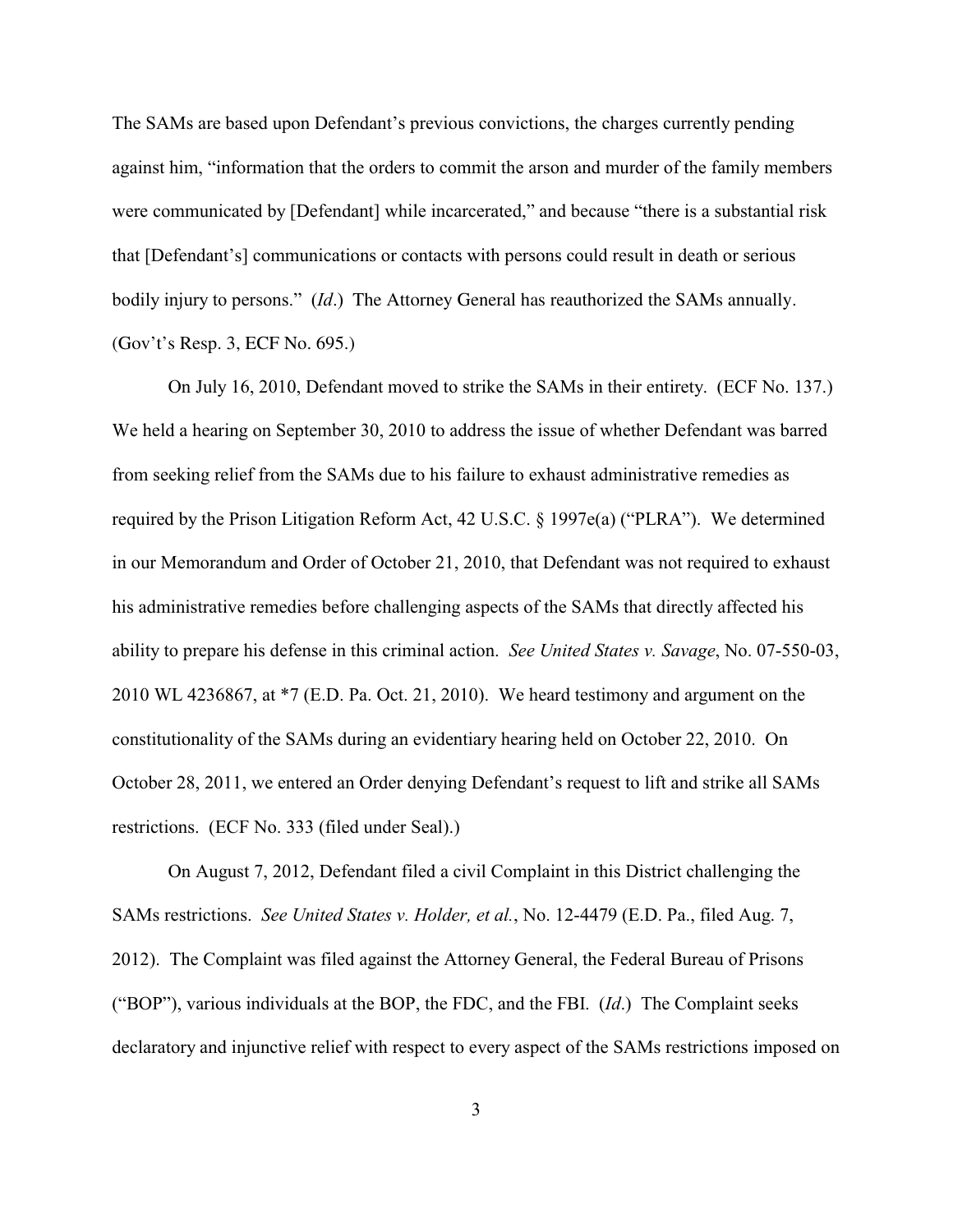Defendant. (*Id*. at ¶¶ 80-87.)

Defendant filed the instant Motion for Appropriate Relief on October 21, 2012. (Def.'s Mot., ECF No. 673.) On November 1, 2012, the Government filed a Response to Defendant Savage's Motion to Alter "SAM" Conditions to Permit Visits and Access to Public Areas. (Gov't's Resp.)

## **II. DISCUSSION**

Federal regulations provide that the BOP may implement SAMs upon the direction of the Attorney General, when "there is a substantial risk that a prisoner's communications or contacts with persons could result in death or serious bodily injury to persons." 28 C.F.R. § 501.3(a). To alter, remove, or otherwise challenge a SAMs restriction in federal court, a prisoner is generally required to first exhaust administrative remedies through the BOP. The PLRA provides that "[n]o action shall be brought with respect to prison conditions under section 1983 of this title, or any other Federal law, by a prisoner confined in any jail, prison, or other correctional facility until such administrative remedies as are available are exhausted." 42 U.S.C. § 1997e(a). Prisoners must follow a multi-step grievance procedure to exhaust administrative remedies. *See* 28 C.F.R. §§ 542.13-524.15. We have previously determined that the PLRA does not apply to certain prison conditions that "directly affect the Court's ability to ensure that Defendant receives a fair and speedy trial." *Savage*, 2010 WL 4236867, at \*7. Specifically, we determined that Defendant is not required to exhaust administrative remedies under the PLRA with respect to aspects of the SAMs restrictions that "directly implicate the court's ability to fairly and efficiently manage the defendant's criminal prosecution." *Id*. at \*6.

To the extent that a prison condition affects Defendant's ability to prepare his defense in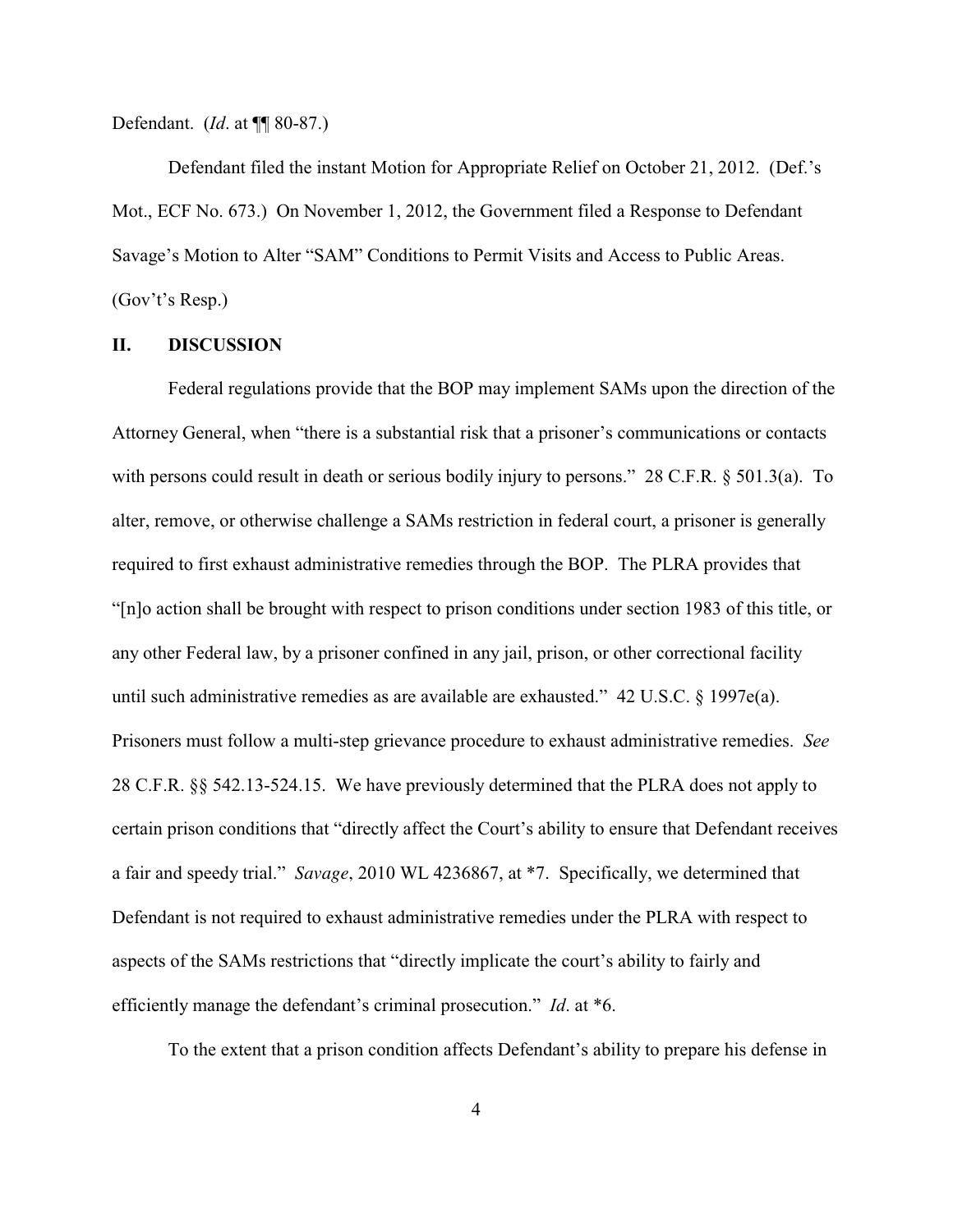this criminal action, he may challenge the condition on the basis that it constitutes an impermissible restriction of a constitutional right. *See, e.g.*, *United States v. Mikhel*, 552 F.3d 961, 963 (9th Cir. 2009); *United States v. Hashmi*, 621 F. Supp. 2d 76, 78 (S.D.N.Y. 2008). Constitutional challenges to prison conditions are evaluated under a "reasonableness" standard. *Turner v. Safley*, 482 U.S. 78, 89 (1987). Under this standard, "when a prison regulation impinges on inmates' constitutional rights, the regulation is valid if it is reasonably related to legitimate penological interests." *Id.* In *Turner*, the Supreme Court set forth four factors for courts to consider when determining whether prison regulations are reasonably related to legitimate penological interests: (1) "whether there is a 'valid, rational connection' between the regulation and the legitimate governmental interest used to justify it;" (2) "whether there are alternative means for the prisoner to exercise the right at issue;" (3) "the impact that the desired accommodation will have on guards, other inmates, and prison resources;" and (4) "the absence of 'ready alternatives.'" *United States v. El-Hage*, 213 F.3d 74, 81 (2d Cir. 2000) (citing *Turner*, 482 U.S. at 87, and *United States v. Felipe*, 148 F.3d 101, 110 (2d Cir. 1998)). In evaluating the reasonableness of a prison condition, courts "owe 'substantial deference to the professional judgment of prison administrators.'" *Beard v. Banks*, 548 U.S. 521, 528 (2006) (quoting *Overton v. Bazzetta*, 539 U.S. 126, 132 (2003); *see also O'Dell v. Netherland*, 112 F.3d 773, 777 (4th Cir. 1997) (recognizing that "it is not for the federal courts to so micromanage the Nation's prisons").

## **A. Defendant's Request for Visitation with his Children**

Defendant requests that he be permitted to visit with his children. In his Motion, Defendant contends that the SAMs restrictions do not explicitly prohibit visitation, but that his inability to visit with them is a collateral result of the FDC's placement of Defendant in a second-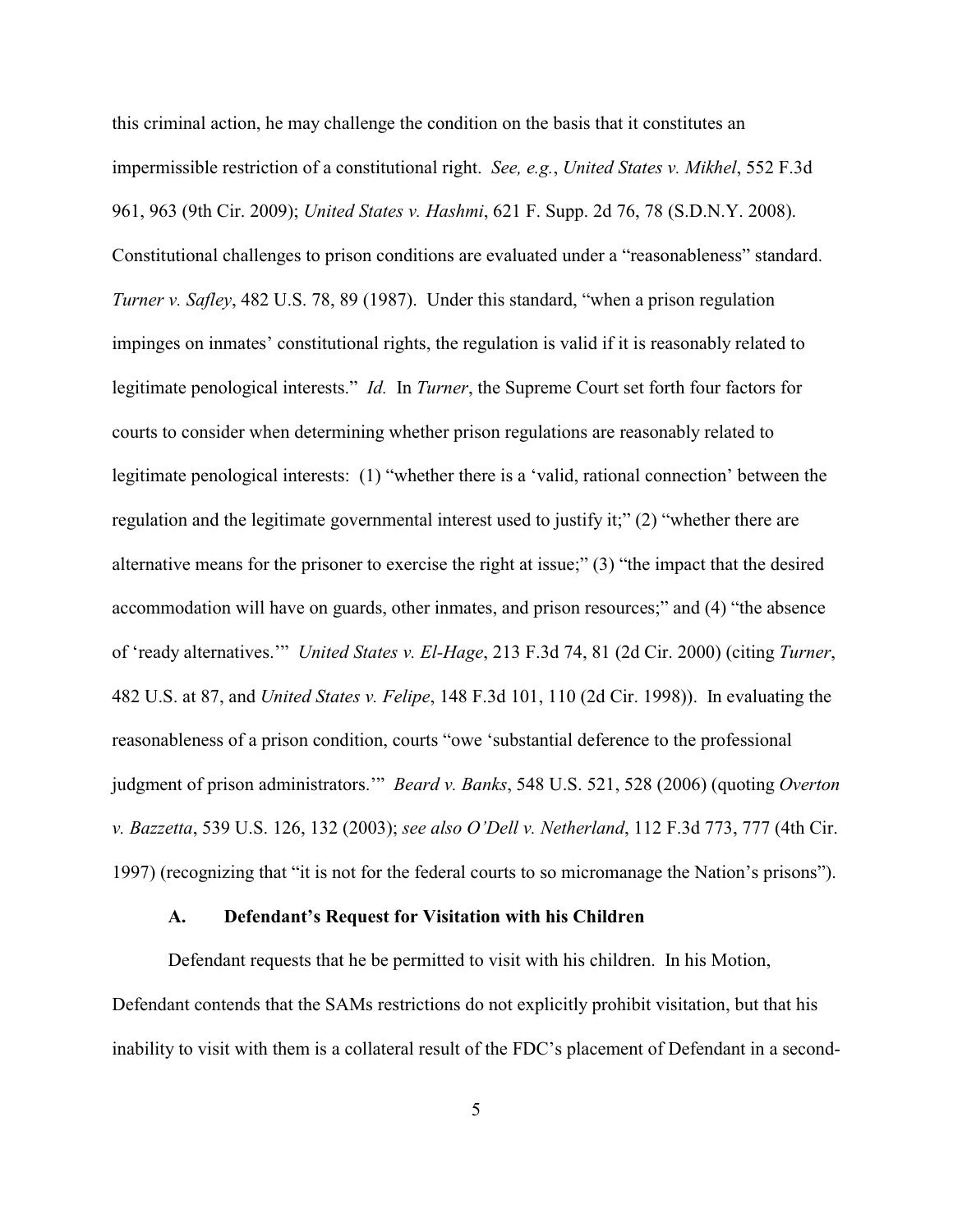floor suite at the FDC in order to remain in compliance with the SAMs restrictions. (Def.'s Mot. 1.) The FDC's policy of prohibiting children from visiting any area of the prison other than the public visitation area on the first floor is in place "for the protection of the children themselves, and to ensure the safe and orderly running of a correctional institution that houses many dangerous inmates." (Gov't's Resp. 5.) Defendant is not permitted in public visitation areas because of the SAMs restrictions. (*Id*.) When Defendant argued this matter in open court, he argued that his children have a substantial interest in seeing him, and that visitation with them directly impacts his ability to effectively prepare his mitigation strategy for trial. Defendant argues that visitation is absolutely necessary in order to develop evidence for presentation at trial regarding his relationship with his children. This mitigation evidence would be presented in the penalty phase of the trial. (Nov. 13, 2012 Hr'g Tr. 150 (on file with Court).)

The Government responds that Defendant's request for visitation with his children should be denied because Defendant has not exhausted his administrative remedies under the PLRA. (Gov't's Resp. 5-7.) The Government also contends that there is a valid rational connection between the SAMs restrictions and the Government's interest in protecting lives. (*Id*. at 10.) The Government was advised by counsel for the FDC that Defendant's request could not be accommodated in light of the serious liability and security issues posed by permitting children to visit the second floor of the institution. (Nov. 13 Hr'g Tr. 150.) The Government proposed an alternative to Defendant's request: to facilitate a meeting between Defendant and his children at the Courthouse or the FBI offices. (*Id*. at 151.)

With regard to the question of whether Defendant was required to exhaust his administrative remedies prior to challenging the visitation policy, clearly the ability to visit with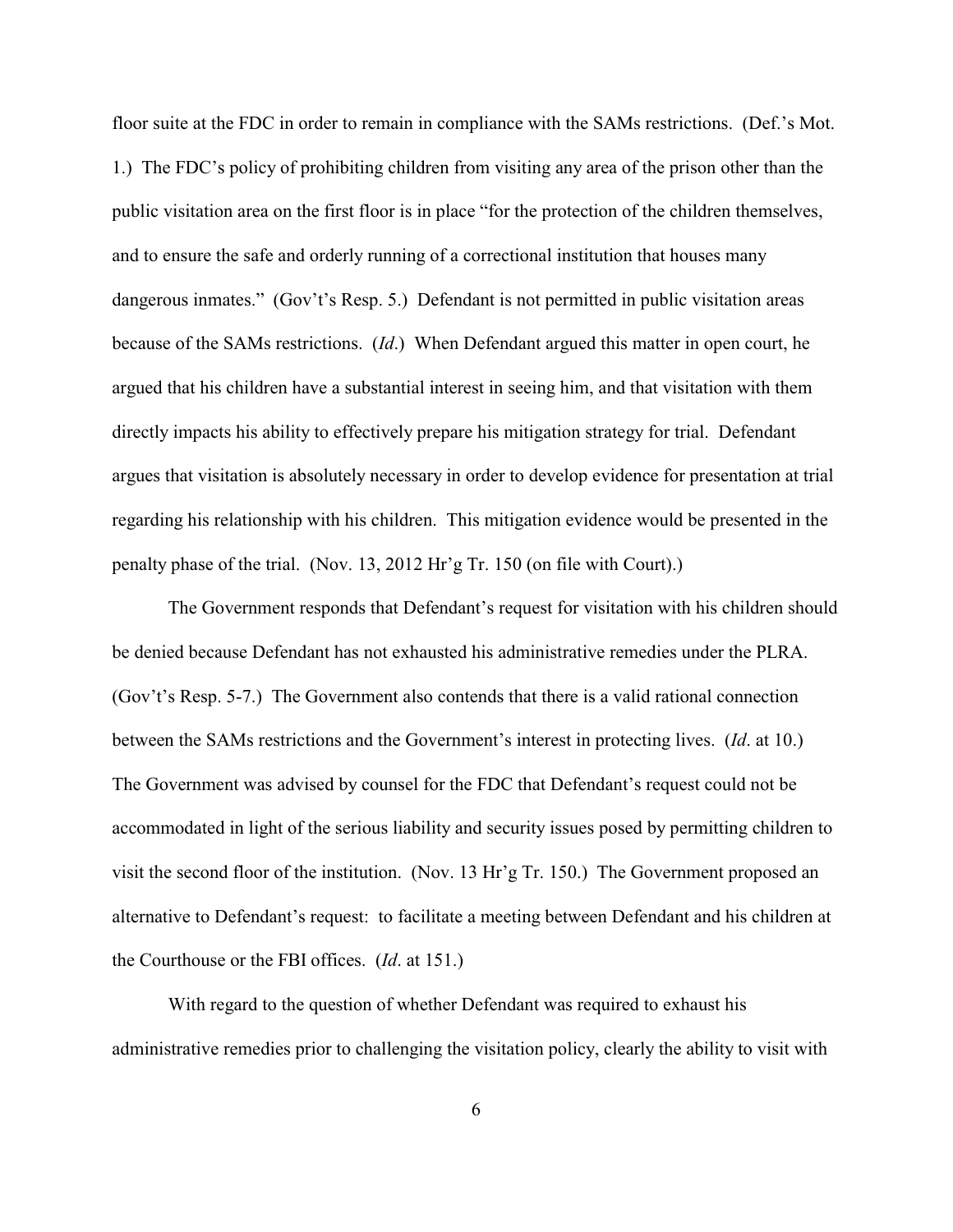his children could impact the preparation of Defendant's mitigation defense. A capital defendant should be provided the opportunity to develop any evidence he wishes to present at the sentencing phase of the trial. Defendant is not required to exhaust administrative remedies under the PLRA before challenging aspects of the SAMs restrictions that directly affect his ability to prepare his defense in this action. *Savage*, 2010 WL 4236867, at \*7. Accordingly, the PLRA does not bar Defendant's challenge to the restriction on visitation with his children.

With regard to the question of whether the restriction reasonably relates to legitimate penological interests, we agree with the Government that the protection and safety of children is a legitimate penological interest. The SAMs restriction that prohibits Defendant's access to the first floor public visitation area and the FDC policy that prohibits children from accessing the second floor are rationally related to legitimate concerns of safety and security. This first *Turner* factor supports the visitation restriction. However, the remaining *Turner* factors weigh against the FDC's policy. There does not appear to be alternative means for Defendant to exercise this right, and none have been suggested. The desired accommodation – to allow periodic visits with his children – will have some impact on prison guards, other inmates and prison resources; however, that impact should not be significant. While additional security measures will likely be employed during the visitations, such additional measures are justified by Defendant's need to prepare his mitigation defense. Finally, the Government's proposed alternative – to permit Defendant to visit with his children at the Courthouse or at the FBI offices – does not appear to be "ready" or practical in light of the heightened security that would be required to accommodate such a request outside of the prison setting.

Accordingly, Defendant's request that the Court order the FDC to permit him to visit with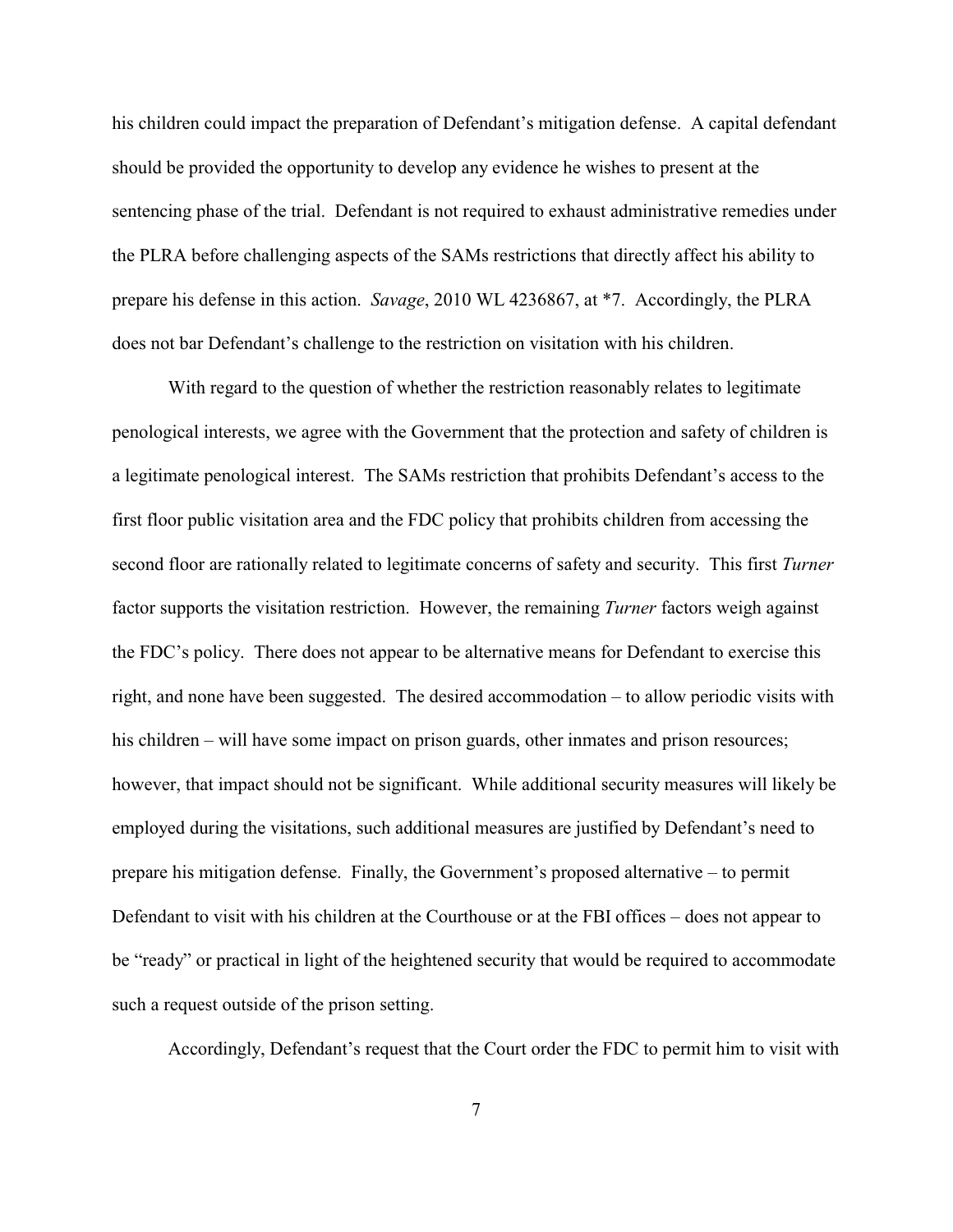his children while incarcerated is granted. The FDC shall provide Defendant and his counsel with the opportunity for visitations with Defendant's children at the FDC. The visitations may occur prior to and during the trial.

## **B. Defendant's Request for Outdoor Exercise**

Defendant also requests that he be provided opportunities for outdoor recreational activities. (Def.'s Mot. 2.) He claims that, while incarcerated, his ability to exercise is restricted to his cell and an adjacent cell where he reviews his discovery material. Defendant argues that the SAMs restrictions do not explicitly prohibit outdoor recreation, and that the denial of some form of outside recreation may constitute cruel and unusual punishment. (*Id*. at 1-2.) The Government responds that Defendant's grievance is barred because he has failed to exhaust administrative remedies under the PLRA. (Gov't's Resp. 7-9.) The Government was advised by FDC officials that the SAMs restriction prohibiting Defendant's contact with other inmates makes it impossible for Defendant to be transported to any of the special housing unit ("SHU") recreation areas. (*Id*. at 10.) According to the Government,

[t]he proximity of the SHU recreation areas to numerous SHU cells would allow for communication between [Defendant] and other inmates, which is forbidden. Moreover, inmates in SHU recreation areas can be heard in lower outdoor recreation areas, as well as by the public in the street. This cannot be allowed to happen.

(*Id*.)

Defendant did not argue that the restriction on outdoor recreation in any way affects his ability to prepare his defense in this criminal action. Even if he had, Defendant's argument would be meritless. Defendant's right to receive a fair and speedy trial is not affected by his ability to engage in outdoor recreational activities. As a result, the PLRA applies to this prison

8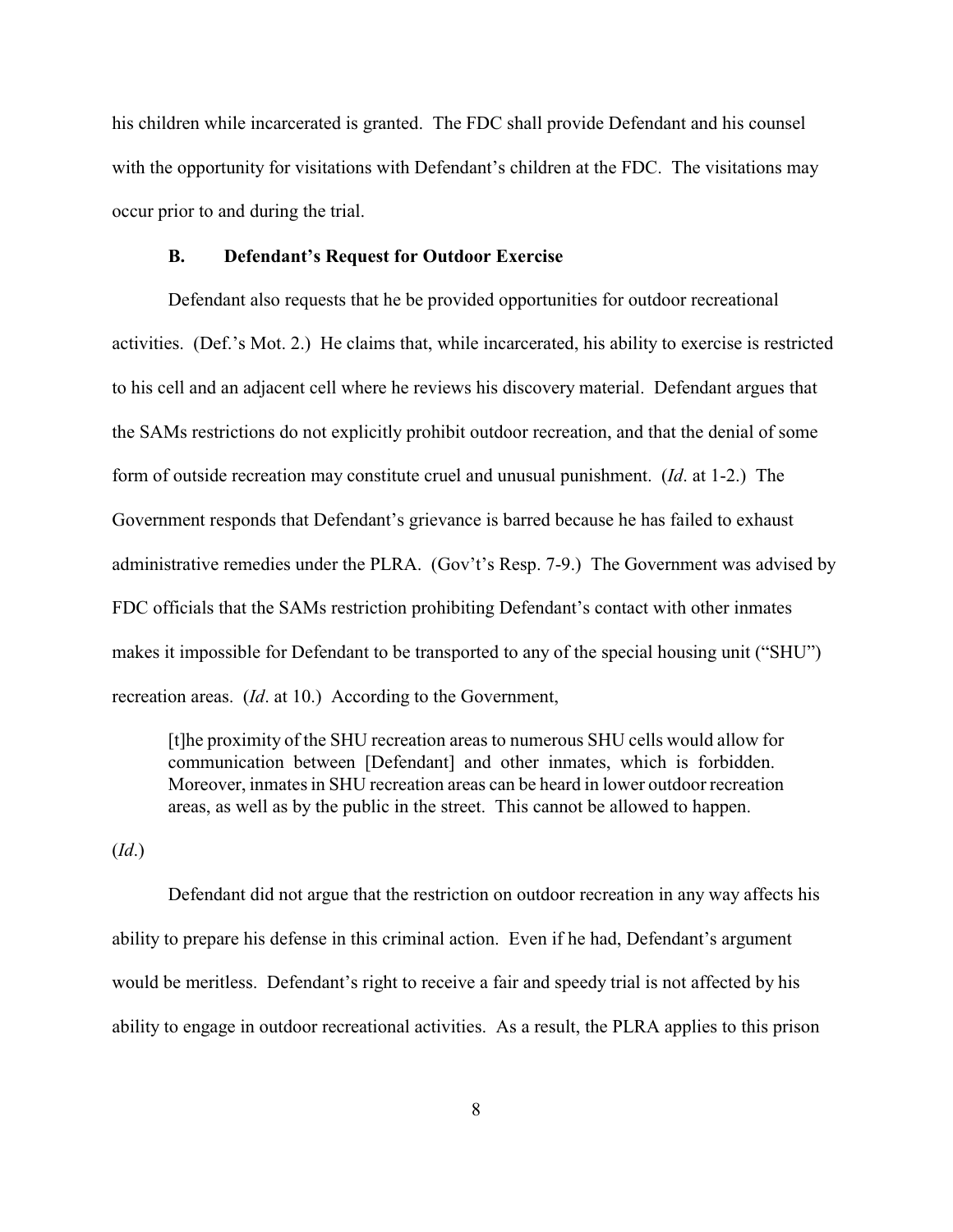restriction and Defendant is required to first exhaust administrative remedies prior to raising his complaint with the Court. *Savage*, 2010 WL 4236867, at \*7. Defendant has failed to provide any evidence in his Motion that he raised this issue through the appropriate administrative channels prior to filing the Motion. In any event, Defendant is not being deprived of an adequate opportunity to exercise. The area where Defendant is housed consists of his cell and a large area adjacent to his cell where he is permitted to meet with his attorneys, review the discovery materials and prepare for trial. He can use either area for exercise. The restriction on outside recreation is not unreasonable under the circumstances and certainly does not violate Defendant's constitutional rights. Accordingly, Defendant's request that the Court order the FDC to provide him outdoor recreation is denied.

## **III. CONCLUSION**

For the foregoing reasons, Defendant Kaboni Savage's Motion for Appropriate Relief will be granted in part, and denied in part.

An appropriate Order will follow.

#### **BY THE COURT:**

# **R. BARCLAY SURRICK, J.**

**\_\_\_\_\_\_\_\_\_\_\_\_\_\_\_\_\_\_\_\_\_\_\_\_\_\_\_**